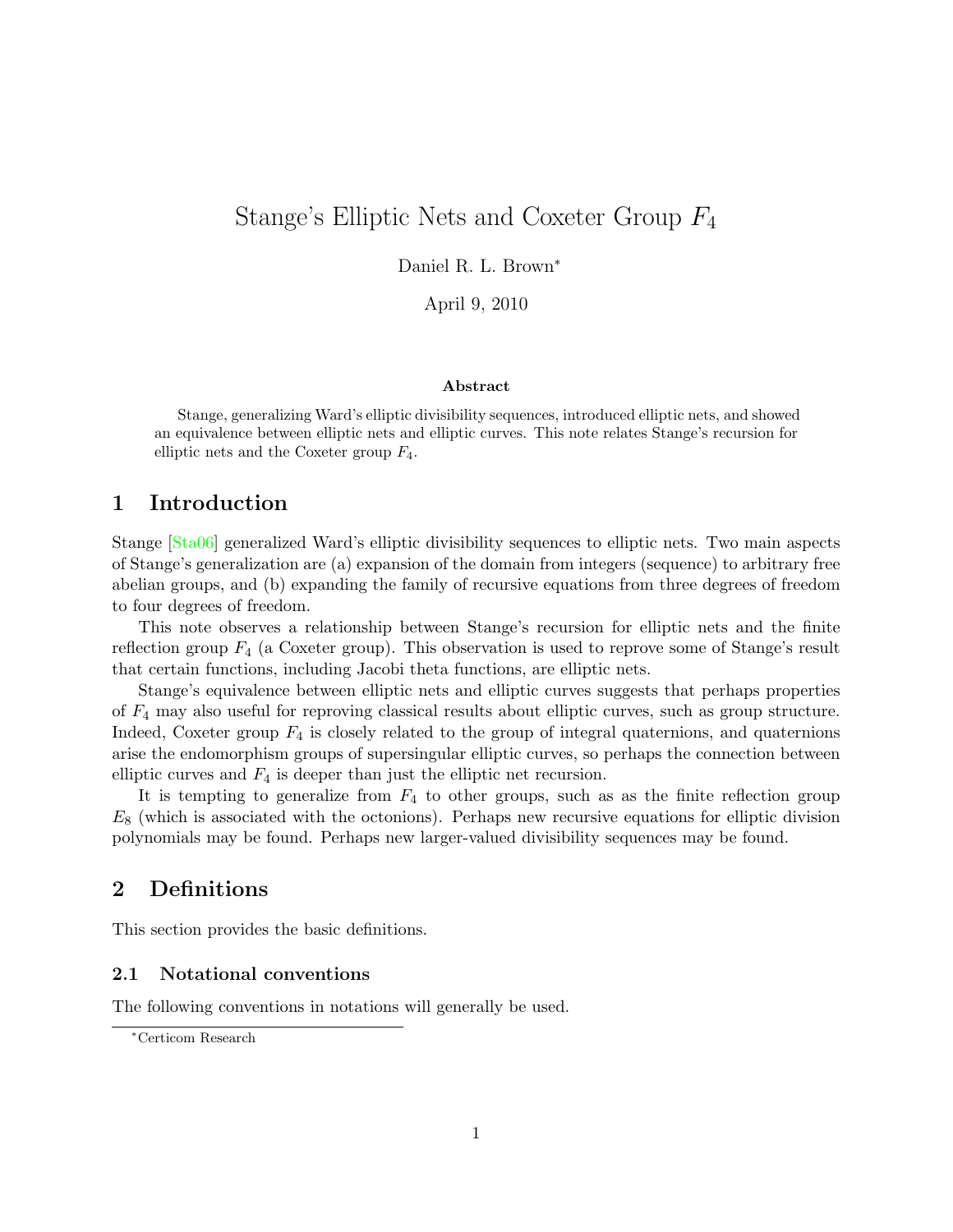- Let R be a commutative ring with a multiplicative identity 1. Let  $\mathbb{Z}, \mathbb{Q}, \mathbb{R}, \mathbb{C}, \mathbb{F}_q$  be the ring of integers, the fields of rationals, reals, complex numbers, and the finite field of size  $q$  for a prime power q. Elements of these rings have their usual notation. We will usually take  $R$  to be an integral domain.
- Let X be an abelian group. We will use additive notation for the group operation of X. (More generally, we make take X to be an S-module for some commutative ring  $S$ .)
- If R is a ring, we write  $R^+$  for the abelian group obtained from the ring's addition operation. (More generally,  $R^+$  be the R-module.) We sometimes omit the  $+$  superscript, if clear, especially in the case of  $\mathbb Z$  indicates the infinite cyclic group  $\mathbb Z^+$ . In this paper, we are most interested in the case  $X = \mathbb{Z}$ . Elements of  $\mathbb{Z}^+$  will often be indicated by n or  $x_i$ .
- Given abelian group X, the direct product of d copies of X is an abelian group denoted  $X^d$ . Elements of  $X^d$  will be indicated by  $x = (x_1, \ldots, x_d)$  with  $x_i \in X$ . We usually write elements of  $X^d$  as row vectors, but we also consider them as column vectors which can be multiplied on the left by  $d \times d$  square matrices over  $\mathbb{Z}$ .
- If  $x \in X$  and  $z \in \mathbb{Z}$ , we write zx for the sum of z copies of x. More generally, if  $x \in X$ and  $z = (z_1, \ldots, z_d) \in \mathbb{Z}^d$ , we may occasionally write  $zx \in X^d$  for  $(z_1x, \ldots, z_dx)$ . When writing such products, we may also take the factors to be sets, implying the result is the corresponding set of products.
- If  $z \in \mathbb{Z}^d$  and  $x \in X^d$ , then we may write  $z \cdot x$  for  $z_1x_1 + \cdots + z_dx_d$ .
- Also, if  $y \in X$  and  $z \in \mathbb{Z}$ , we write  $z|y$  if and only if there exists  $x \in X$  such that  $y = zx$ .
- If  $r, s \in R$ , we write r|s if there exists  $t \in R$  such that  $s = rt$ . If r|1, then we say that r is a unit. The units of a ring R form a group  $R^*$  under multiplication. Note that  $\{1, -1\}$  forms a subgroup of  $R^*$ .

### 2.2 Two Matrices in the Coxeter Group  $F_4$

**Definition 2.1.** An abelian group X is 2-torsion-free if for all  $x \in X$ ,  $2x = 0$  implies that  $x = 0$ .

If X is 2-torsion-free, and  $2|x$ , then there exists a unique  $y \in X$  such that  $x = 2y$ . Therefore, we can sensibly apply the notation  $y = \frac{1}{2}$  $\frac{1}{2}x$ . If X is 2-torsion-free, then so is  $X^d$ . If R is a field, then  $X = R^+$  to be 2-torsion-free if and only if the characteristic of R is not two.

Remark 2.1. If X is not 2-torsion-free, then the notation  $y = \frac{1}{2}x$  is ambiguous because there will be more than one such y.

**Definition 2.2.** Let  $X_2^4 = \{(x_1, x_2, x_3, x_4) \in X^4 : 2|x_1 + x_2 + x_3 + x_4\}.$ Definition 2.3. Let

$$
A = \frac{1}{2} \begin{pmatrix} -1 & 1 & 1 & 1 \\ 1 & -1 & 1 & 1 \\ 1 & 1 & -1 & 1 \\ 1 & 1 & 1 & -1 \end{pmatrix}, \qquad B = \frac{1}{2} \begin{pmatrix} 1 & 1 & 1 & 1 \\ 1 & 1 & -1 & -1 \\ 1 & -1 & 1 & -1 \\ 1 & -1 & -1 & 1 \end{pmatrix}.
$$
 (1)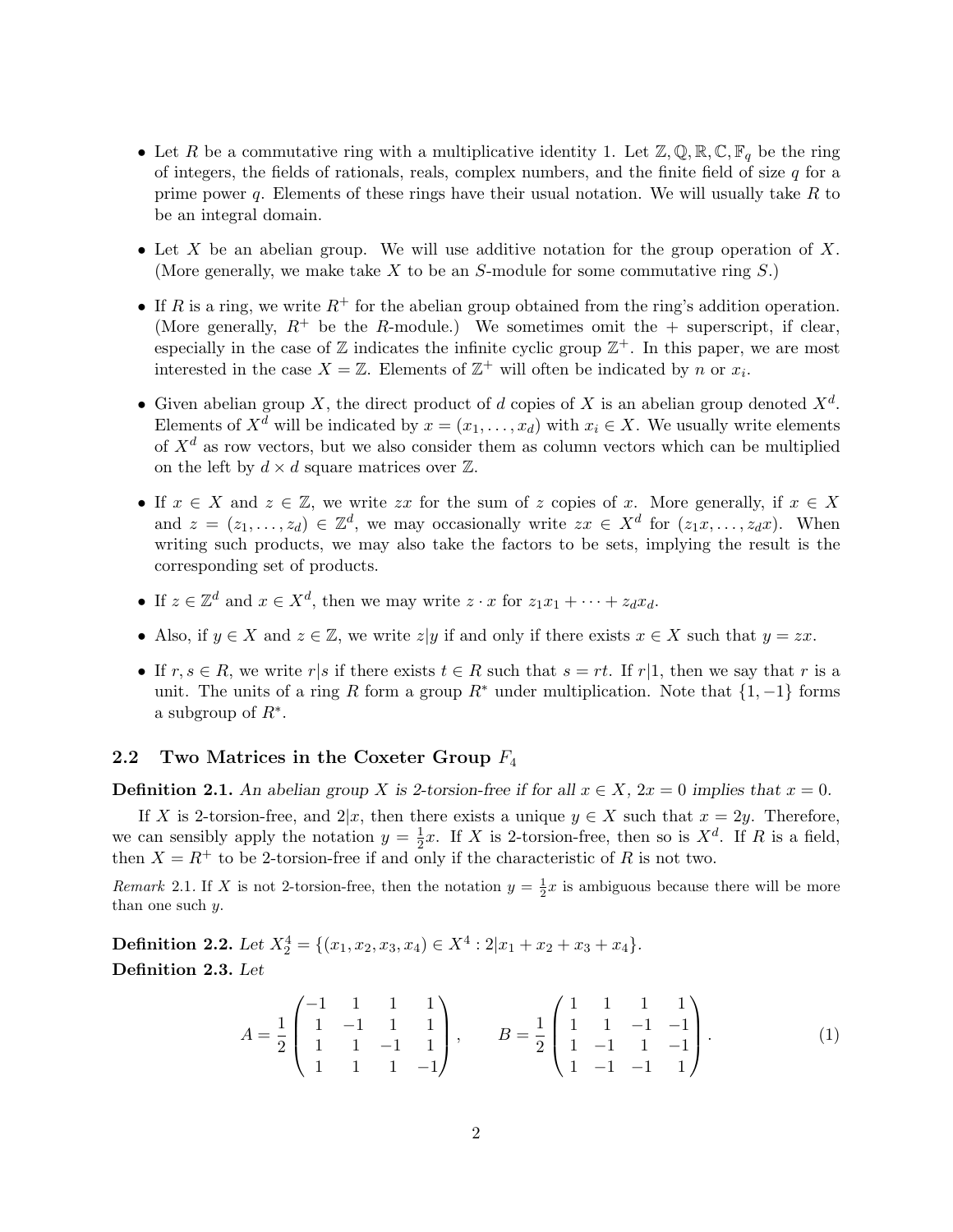The matrices A and B are symmetric. They have order two  $A^2 = B^2 = 1$ , so are orthogonal. If  $x \in \mathbb{R}^4$ , then  $-Ax$  is the reflection of the x in the plane orthogonal to  $(1,1,1,1)$ , and  $Bx$  is the reflection of x in the plane orthogonal to  $(-1, 1, 1, 1)$ . The determinants of A and B are both  $-1$ .

Recall that we will consider  $x \in X^4$  as column vectors, so it makes sense to multiply them by integer matrices. The factors  $\frac{1}{2}$  in A and B can then be considered as halving operators to applied after application of the matrices, which makes sense if  $X$  is 2-torsion-free.

<span id="page-2-0"></span>**Lemma 2.1.** If X is 2-torsion-free, then sets  $AX_2^4$  and  $BX_2^4$  are subsets of  $X_2^4$ .

*Proof.* Let  $x \in X_2^4$ . Then there exists a unique  $y \in X$  such that  $x_1 + x_2 + x_3 + x_4 = 2y$ .

From the definition of A, we have  $Ax = (y, y, y, y) - x$ , which has entries in X whose sum is  $4y - 2y = 2y$ . Therefore  $Ax \in X_2^4$ .

From the definition of B, we have  $Bx = (y, y - x_3 - x_4, y - x_2 - x_4, y - x_2 - x_3)$ , which entries in X whose sum is  $4y - 2(x_2 + x_3 + x_4)$ , which is divisible by two. Therefore  $Bx \in X_2^4$ .  $\Box$ 

The result above can fail if  $X$  is not 2-torsion-free.

Remark 2.2. The symmetry group of  $\mathbb{Z}_2^4$ , under isometries, is the finite reflection group  $F_4$ , as shown by Coxeter. So matrices A and B are members of this group.

Remark 2.3. The group  $F_4$  has order 1152, and is the second in size of the six finite reflection groups  $(H_3, F_4, H_4, E_6, E_7, E_8)$  that are exceptional in the sense of not belonging to one of four infinite families of finite reflection groups  $(A_n, B_n, D_n, I_2(n))$ .

Remark 2.4. The matrices 1, A and B form a set of coset representatives for the subgroup  $B_4$  of signed permutation matrices.

Remark 2.5. The  $F_4$  symmetry group can also be understood via the Hurwitz quaternions. Probably, many of the results in this paper can be re-expressed in terms of quaternions.

Remark 2.6. The endomorphism group of some elliptic curves, specifically supersingular curves, is an order of the ring of the quaternions. Therefore the close connection between the group  $F_4$  and quaternions probably indicates the connection here between  $F_4$  and Stange's elliptic nets is merely a dim reflection on the general action of quaternions as endomorphisms.

#### 2.3 Stange's Elliptic Nets

In this section, we will define a variant of Stange's elliptic nets. In certain cases, these nets are equivalent to Stange's.

**Definition 2.4.** For function  $f: X \to R$  and positive integer d, let  $f^d: X^d \to R$  be defined by

$$
f^{d}(x_1, ..., x_d) = \prod_{i=1}^{d} f(x_i)
$$
 (2)

Lemma [2.1](#page-2-0) allows the following definition to be well-formed.

**Definition 2.5.** A function  $f: X \to R$  is a net from X to R, if X is 2-torsion-free abelian group, R is a commutative ring, and for all  $x \in X_2^4$ ,

<span id="page-2-1"></span>
$$
f^4(x) = f^4(Ax) + f^4(Bx). \tag{3}
$$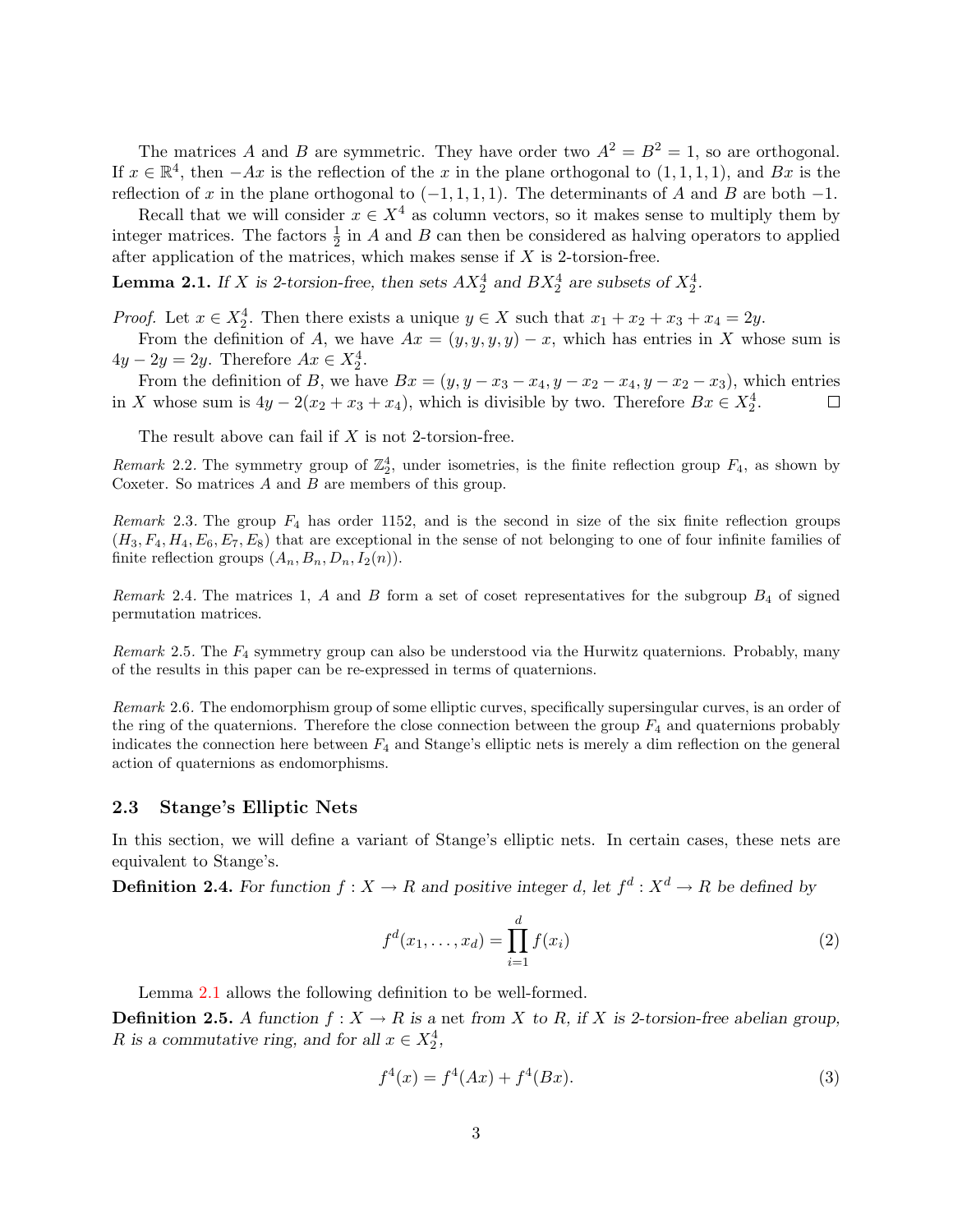*Remark* 2.7. Stange's elliptic nets restrict  $X$  to be a free abelian group.

<span id="page-3-0"></span>
$$
f(Mx) + f(RMx) + f^{4}(R^{2}Mx) = 0
$$
\n(4)

where R is a matrix in  $F_4$ , with  $R^3 = I$ , and M is a matrix mapping  $X^4$  to  $X_2^4$ . If R is an integral domain, then both  $(3)$  and  $(4)$  can be shown to imply that f is an odd function. It then follows that  $f^4(Rx) = -f^4(Ax)$  and  $f^4(R^2x) = -f^4(Bx)$ . This then gives an equivalence of the recursions.

Remark 2.8. Although Stange's nets require X to be free abelian, Stange's recursion  $(4)$  works well even if  $X$  is not 2-torsion-free. Perhaps, then, some of the results in this note will generalize to the  $X$  being any abelian group, not necessarily 2-torsion-free.

Remark 2.9. Consider the ring  $R[X]$  of polynomials with set of variables being the elements of X and the coefficients being elements of R. We may think of a function  $p : X \to R$ , as a point in a space  $R^X$ , and we can think of an element  $e \in R[X]$  as polynomial functions  $e: R^X \to R$ , with the rule that  $e(p)$  is obtained by replacing each variable x appearing in e with its value given by  $p(x)$ . For  $x = (x_1, x_2, x_3, x_4) \in X_2^4$ , let  $m(x) \in$  $R[X]$  be the quartic monomial  $x_1x_2x_3x_4$ . Let I be the ideal of  $R[X]$  generated by  $m(x) - m(Ax) - m(Bx)$ . The set of nets is the set  $V(I)$  of points in  $R^X$  (functions from X to R), which vanish everywhere on I.

# 3 Examples of Nets

This section gives some examples of nets. All of the results are essentially due to Stange (general-izing earlier results of Ward)<sup>[1](#page-3-1)</sup>. These results are reproven here with a focus on the Coxeter group  $F_4$ .

### 3.1 New Nets from Old Ones

New nets can be built from existing nets using the next three lemmas.

### <span id="page-3-2"></span>Lemma 3.1. If

- 1.  $g: Y \to X$  is a group homomorphism,
- 2.  $f: X \rightarrow R$  is a net,
- 3.  $h: R \to S$  is a ring homomorphism, and
- 4. Y is 2-torsion-free,

then  $h \circ f \circ q : Y \to S$  is a net.

*Proof.* Let  $F = h \circ f \circ g$ . Then,  $F^4 = h \circ f^4 \circ g^4$ . It follows from g being a homomorphism that  $g^4(Y_2^4) \subseteq X_2^4$  and, for  $y \in Y_2^4$ , that  $g^4(Ay) = Ag^4(y)$  and  $g^4(By) = Bg^4(y)$ . Consequently, if  $y \in Y_2^4$  then  $F^4(y) = F^4(Ay) + F^4(By)$ .

<span id="page-3-3"></span>**Lemma 3.2.** If f is a net from X to S, and R is a ring containing subring S, then f with range extended (vacuously) to R is a net from R to S. If f is a net from X to R and S is a subring of R and  $f(X) \subseteq S$ , then the function f with range restricted to S is a net from X to S.

<span id="page-3-1"></span><sup>&</sup>lt;sup>1</sup>Mumford [\[Mum83\]](#page-9-1) describes Riemann's theta relations, which may also be related to Stange's elliptic net equations.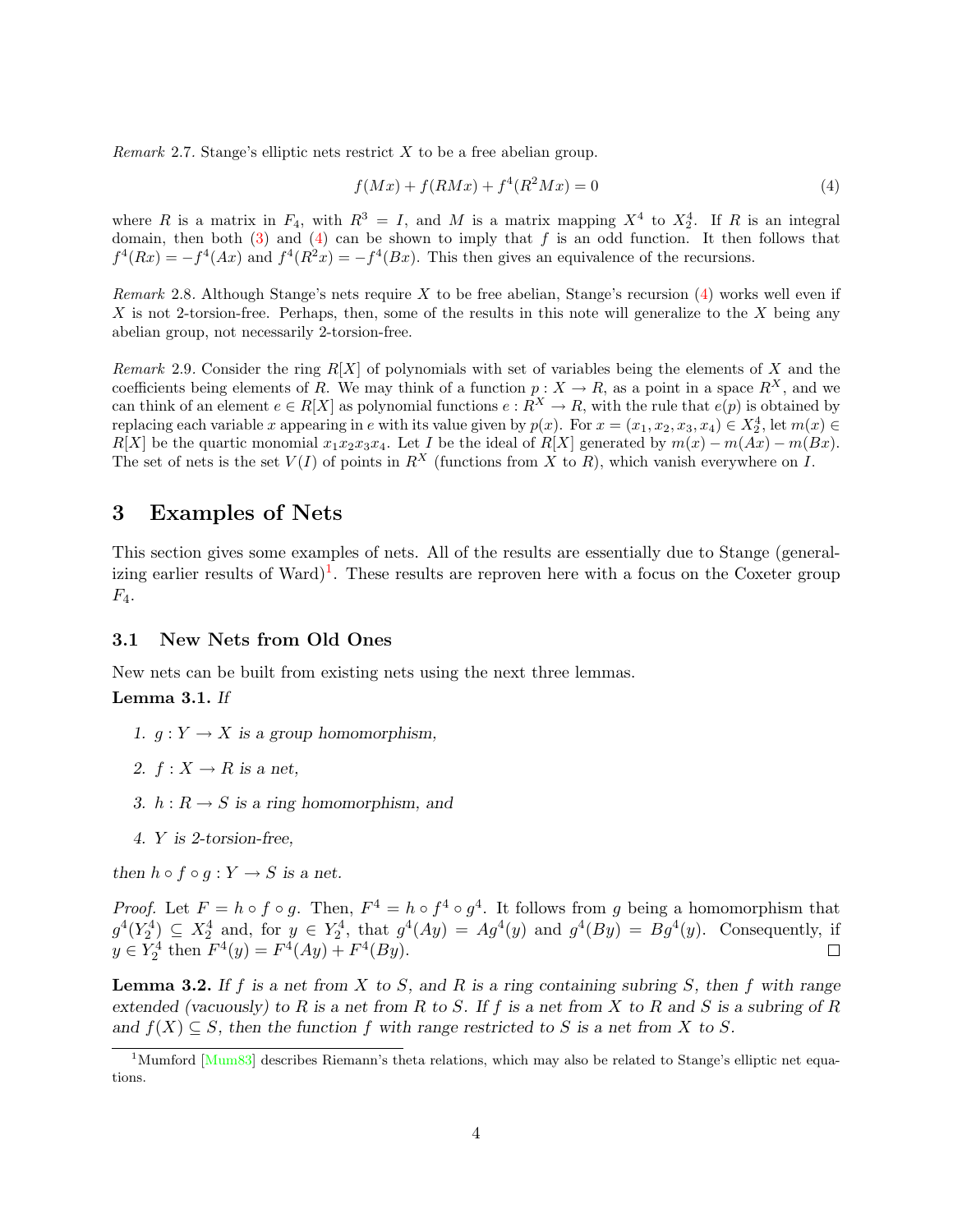*Proof.* Equation  $(3)$  holds for the restricted f.

Remark 3.1. For example, if f is a net from Z to Q, then f is a net from Z to C. If also  $f(\mathbb{Z}) \subseteq \mathbb{Z}$ , then f is a net from  $\mathbb Z$  to  $\mathbb Z.$ 

**Definition 3.1.** A function  $s: X \to R$  is a scale from X to R, if X is a 2-torsion-free abelian group, R is a commutative ring, and for all  $x \in X_2^4$ :

<span id="page-4-0"></span>
$$
s^4(x) = s^4(Ax) = s^4(Bx)
$$
\n(5)

**Lemma 3.3.** If f is a net from X to R, and s is a scale from X to R, the function  $F: X \to R$ defined by  $F(x) = s(x) f(x)$  is a net from X to R

*Proof.* We have  $F^4(x) = s^4(x)f^4(x)$ . Multiply [\(3\)](#page-2-1) by  $s^4(x)$ , using [\(5\)](#page-4-0) to match the arguments of s with those of f to get  $F^4(x) = F^4(Ax) + F^4(Bx)$  for all  $x \in X_2^4$ .  $\Box$ 

The next three lemmas show that scales exist.

<span id="page-4-1"></span>**Lemma 3.4.** If X is a 2-torsion-free group, R is a commutative ring, and  $r \in R$ , the function  $s: X \to R: x \mapsto r$  is a scale.

 $\Box$ *Proof.* Equation [\(5\)](#page-4-0) becomes  $r = r = r$ .

**Lemma 3.5.** If X is a 2-torsion-free abelian group, R is a commutative ring,  $s: X \to R^*$  is a group homomorphism such that  $s(x)^2 = 1$  for all  $x \in X$ , then s is a scale from X to R.

*Proof.* Because s is group homomorphism,  $s^4(x) = s(x_1 + x_2 + x_3 + x_4)$ . If  $x \in X_2^4$ , then  $x_1 + x_2 + x_3 + x_4$ .  $x_3 + x_4 = 2y$  for some y, and  $s^4(x) = s(2y) = s(y)^2 = 1$ . Therefore  $s(x) = s(Ax) = s(Bx) = 1$  for all  $x \in X_2^4$ .  $\Box$ 

### Lemma 3.6. If

- 1.  $X = \mathbb{Z}$ , R is a commutative ring, and  $q \in R$ , or
- 2.  $X = \mathbb{R}^+$  and  $R = \mathbb{R}$ , and  $q \in \mathbb{R}$  with  $q > 0$ , or
- 3.  $X = \mathbb{C}^+$  and  $R = \mathbb{C}$ , and  $q = e$ ,

then  $s: X \to R: x \mapsto q^{x^2}$  is a scale from X to R.

*Proof.* In each case,  $s^4(x) = q^{|x|^2}$ . Because A and B are isometries, we have  $|x| = |Ax| = |Bx|$ .

Remark 3.2. The constructions above do not give any actual nets, except perhaps the constant net  $f: X \to$  $R: x \mapsto 0$ , which is easily seen to be a net.

Remark 3.3. Versions of Lemma [3.1](#page-3-2) and [3.2](#page-3-3) apply to scales. In particular, for any  $u \in \mathbb{C}$ , the function defined by  $s(x) = e^{(ux)^2}$  is a scale from  $\mathbb{C}^+$  to  $\mathbb{C}$ .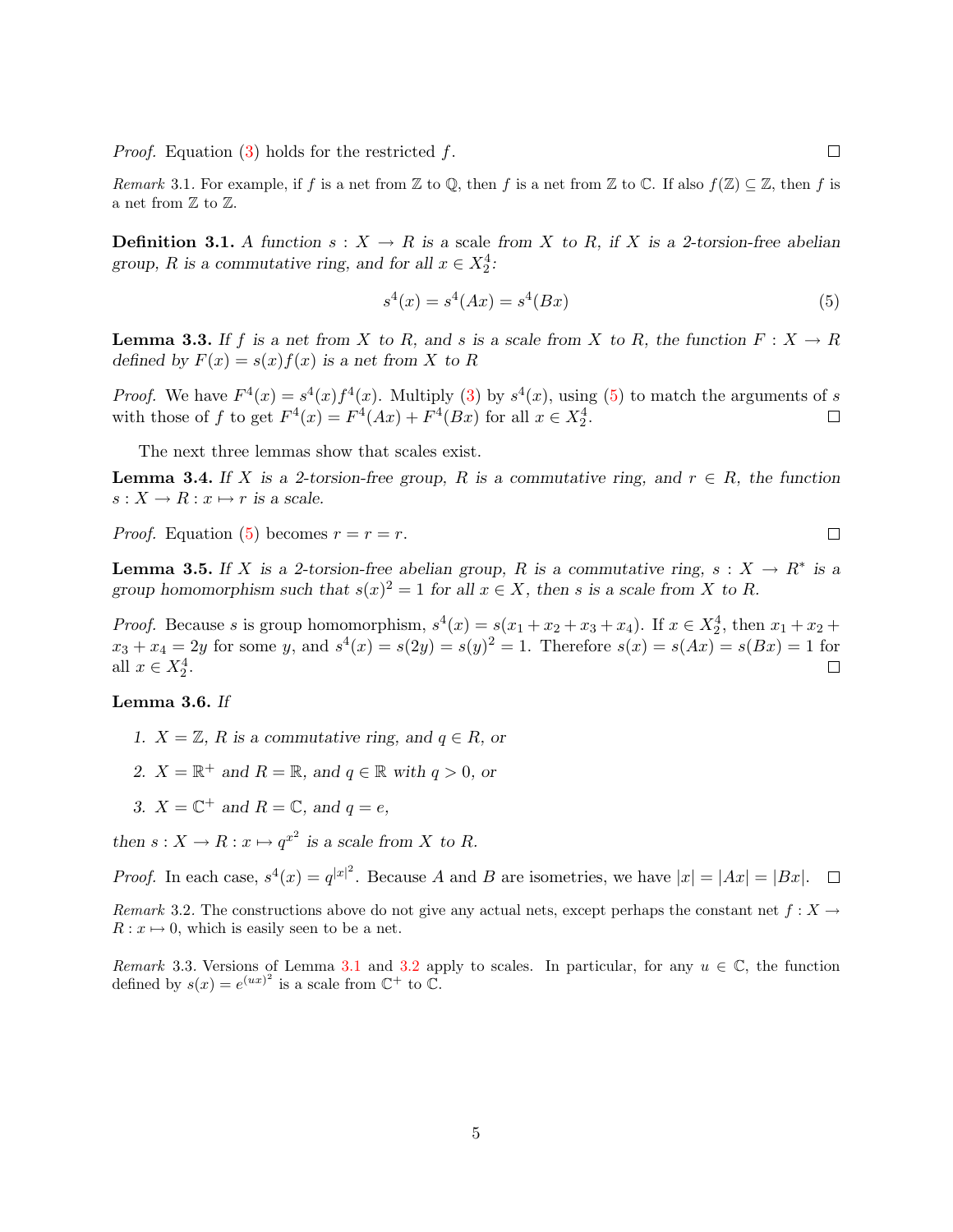#### 3.2 Neat Nets

The next three lemmas show that nets exist.

<span id="page-5-0"></span>**Lemma 3.7.** Let R be a commutative ring such that  $R^+$  is 2-torsion-free. The function  $f(x) = x$ is a net from  $R^+$  to R.

*Proof.* Let  $g(x) = f^4(Ax) + f^4(Bx)$ . Then  $g(x) = q(x)$  where q is some polynomial  $q(x_1, x_2, x_3, x_4) \in$  $\mathbb{Z}[x_1, x_2, x_3, x_4]$  that is a homogeneous quartic polynomial in the variables  $x_1, x_2, x_3, x_4$ . It will suffice to show that  $q(x) = x_1 x_2 x_3 x_4$ . Let  $R_i$  be the  $4 \times 4$  diagonal matrix whose  $i^{th}$  entry on the diagonal is -1, and all other diagonal entries are 1. Then  $AR_i = S_iB$  and  $BR_i = T_iA$  for

$$
S_1 = \begin{pmatrix} 1 & 1 & 1 \\ 1 & -1 & 1 \\ 1 & 1 & -1 \end{pmatrix}, \qquad T_1 = \begin{pmatrix} 1 & 1 & 1 \\ 1 & -1 & 1 \\ 1 & 1 & -1 \end{pmatrix}, \tag{6}
$$

$$
S_2 = \begin{pmatrix} . & -1 & . & . \\ 1 & . & . & . \\ . & . & . & 1 \\ . & . & 1 & . \end{pmatrix}, \qquad T_2 = \begin{pmatrix} . & 1 & . & . \\ -1 & . & . & . \\ . & . & 1 & . \end{pmatrix}, \tag{7}
$$

$$
S_3 = \begin{pmatrix} . & . & -1 & . \\ . & . & . & 1 \\ 1 & . & . & . \\ . & 1 & . & . \end{pmatrix}, \qquad T_3 = \begin{pmatrix} . & . & 1 & . \\ . & . & . & 1 \\ -1 & . & . & . \\ . & 1 & . & . \end{pmatrix}, \qquad (8)
$$

$$
S_4 = \begin{pmatrix} . & . & . & -1 \\ . & . & 1 & . \\ . & 1 & . & . \\ 1 & . & . & . \end{pmatrix}, \qquad T_4 = \begin{pmatrix} . & . & . & 1 \\ . & . & 1 & . \\ . & 1 & . & . \\ -1 & . & . & . \end{pmatrix}, \qquad (9)
$$

where "." indicates 0. These identities imply  $f^4(A R_i x) = -f^4(B x)$  and  $f^4(B R_i x) = -f^4(A x)$ , and therefore

$$
g(R_ix) = -g(x) \tag{10}
$$

In particular, if  $x_i = 0$ , then  $R_ix = x$ , so  $g(x) = 0$  because  $R^+$  is 2-torsion-free. This means that  $x_i|q(x)$  in  $\mathbb{Z}[x_1, x_2, x_3, x_4]$ . Therefore, q is a scalar multiple of  $x_1x_2x_3x_4$ . Direct evaluation of  $q(1,1,1,1) = f^{4}(1,1,1,1) - f^{4}(2,0,0,0) = 1$  determines the scalar multiple, so therefore  $q(x_1, x_2, x_3, x_4) = x_1 x_2 x_3 x_4 = f^4(x).$  $\Box$ 

In the following lemma, we use the usual notation of e for the base of the natural logarithm. In particular  $e^x = \sum_{n\geqslant 0} x^n/n!$ .

### <span id="page-5-1"></span>Lemma 3.8. If

- 1.  $X = \mathbb{Z}$ , R is a commutative ring, and  $r \in R^*$ , or
- 2.  $X = \mathbb{R}^+, R = \mathbb{R}$ , and  $r \in \mathbb{R}$  with  $r > 0$ , or
- 3.  $X = \mathbb{C}^+$ ,  $R = \mathbb{C}$ , and  $r = e$ ,

then the function f defined by  $f(x) = r^x - r^{-x}$  is a net from X to R.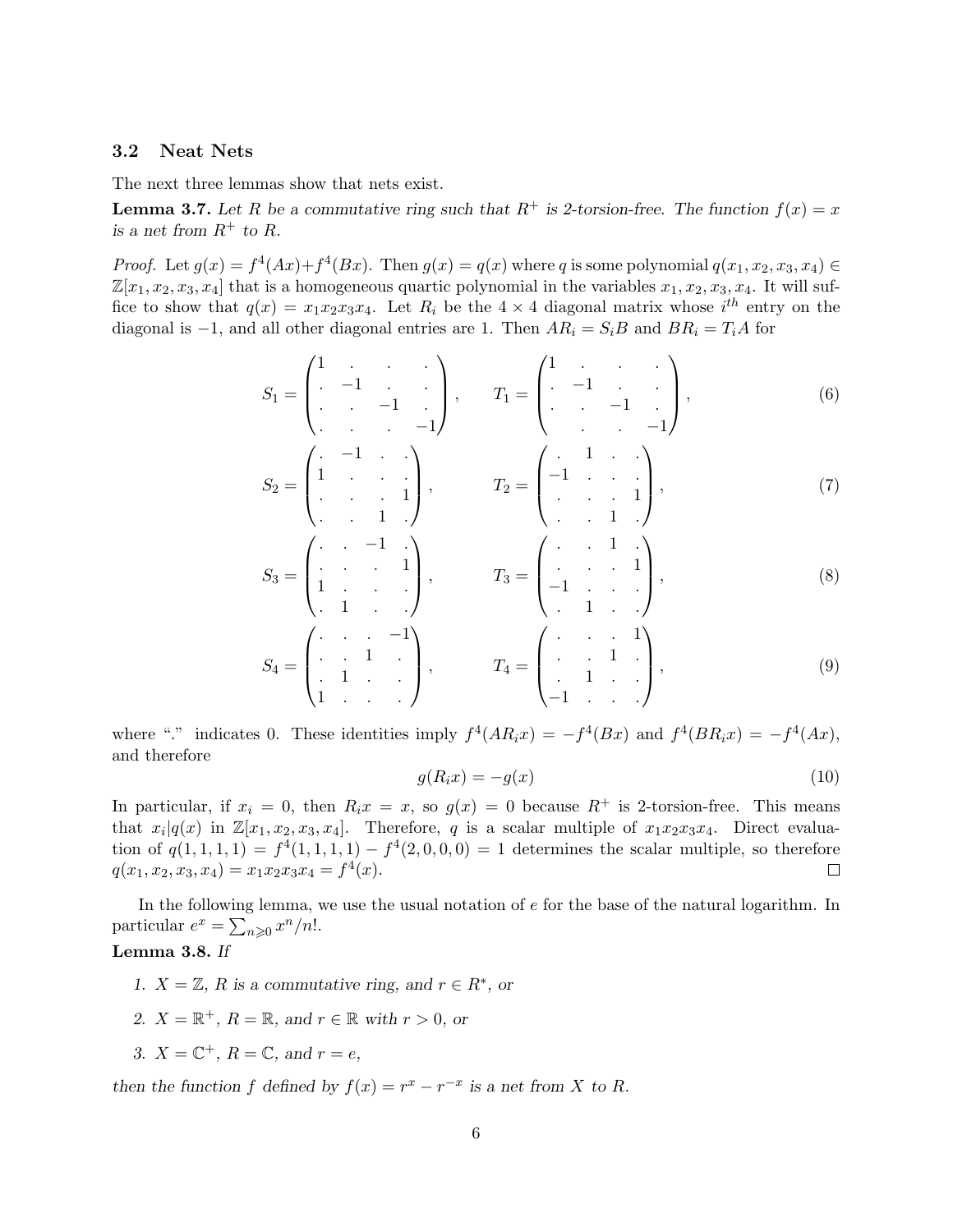*Proof.* Let  $g : \mathbb{Z} \to \mathbb{R} : z \mapsto z1$ .<sup>[2](#page-6-0)</sup> Lemmas [3.1,](#page-3-2) [3.2](#page-3-3) and [3.7](#page-5-0) imply that g is a net from  $\mathbb{Z}$  to R.

Let U be the set of all vectors in  $\mathbb{Z}_2^4$  of norm 4, which consists of all u of the form  $(\pm 1, \pm 1, \pm 1, \pm 1)$ or some permutation of  $(\pm 2, 0, 0, 0)$ . Then

<span id="page-6-1"></span>
$$
f^{4}(x) = \sum_{u \in U} g^{4}(u) r^{u \cdot x}
$$
\n(11)

because the terms in the sum with u that are permutations of  $(\pm 2, 0, 0, 0)$  vanish as  $g^4(u) = 0$ , while other terms correspond to the expansion by distributivity.

Matrices A and B permute U. Because these matrices are symmetric, we also have  $u \cdot Ax = Au \cdot x$ and  $u \cdot Bx = Bu \cdot x$ . Recall that  $A^2 = B^2 = I$ , so the indices u and Au can be swapped in a sum, likewise for u and Bu. Applying these observations, the right hand side of  $(3)$  under  $(11)$ , transforms as follows:

$$
f^{4}(Ax) + f^{4}(Bx) = \sum_{u \in U} g^{4}(u)r^{u \cdot Ax} + \sum_{u \in U} g^{4}(u)r^{u \cdot Bx}
$$
  
= 
$$
\sum_{u \in U} g^{4}(u)r^{Au \cdot x} + \sum_{u \in U} g^{4}(u)r^{Bu \cdot x}
$$
  
= 
$$
\sum_{u \in U} g^{4}(Au)r^{u \cdot x} + \sum_{u \in U} g^{4}(Bu)r^{u \cdot x}
$$
  
= 
$$
\sum_{u \in U} (g^{4}(Au) + g^{4}(Bu))r^{u \cdot x}
$$
  
= 
$$
\sum_{u \in U} g^{4}(u)r^{u \cdot x}
$$
  
= 
$$
f^{4}(x),
$$
 (12)

 $\Box$ 

using the fact that g is a net to get  $g^4(Au) + g^4(Bu) = g^4(u)$ .

Remark 3.4. More generally, the proof above should also work for the following claim. If X is a 2-torsion-free abelian group, R is a commutative ring, and  $e: X \to R^*$  is a group homomorphism, then  $f: X \to R$  defined by  $f(x) = e(x) - e(-x)$  is a net from X to R.

Remark 3.5. The function  $x \mapsto \sinh(x) = (1/2)(e^x - e^{-x})$  is net from  $\mathbb{C}^+$  to  $\mathbb{C}$ , because  $(1/2)$  is a scale by Lemma [3.4](#page-4-1) and  $e^x - e^{-x}$  is a net by Lemma [3.8.](#page-5-1)

Remark 3.6. The function  $x \mapsto \sin(x)$  is a net from  $\mathbb{C}^+$  to  $\mathbb{C}$ , because  $\sin(x) = (-i) \sinh(ix)$  and  $-i$  is a scale and  $x \mapsto ix$  is a group homomorphism from  $\mathbb{C}^+$  to  $\mathbb{C}^+$ .

Remark 3.7. The function  $x \mapsto \sin(x)$  is a net from  $\mathbb{R}^+$  to  $\mathbb{C}$  by Lemma [3.1](#page-3-2) with the embedding homomorphism  $x \mapsto x$  from  $\mathbb{R}^+$  to  $\mathbb{C}^+$ . The function  $x \mapsto \sin(x)$  is a net from  $\mathbb{R}^+$  to  $\mathbb{R}$  by Lemma [3.2.](#page-3-3)

Remark 3.8. The constructions above allow us to devise a net f from Z to Z such that  $|f(n)| = F_{|n|}$  where  $F_n$  is the  $n^{th}$  Fibonacci number, and to devise a net from Z to Z such that  $f(n) = \left(\frac{n}{3}\right)$  meaning the Legendre symbol to base 3.

<span id="page-6-0"></span><sup>&</sup>lt;sup>2</sup>If  $z \in \mathbb{Z}$  and  $1 \in R$ , then  $z1 \in R$ .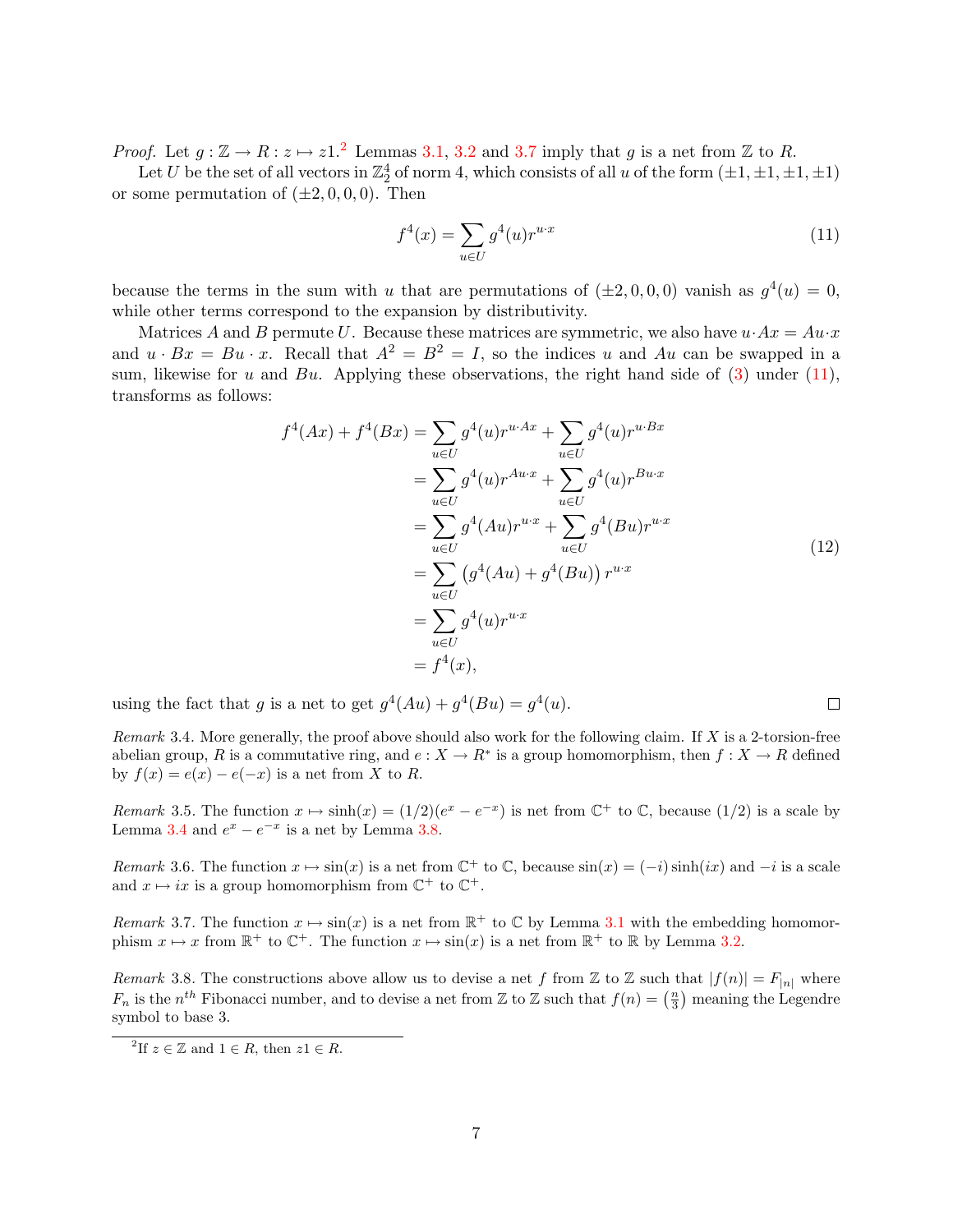Let  $\delta \in \mathbb{C}$  with  $0 < |\delta| < 1$ . A function  $\epsilon_{\delta} : \mathbb{C} \to \mathbb{C}$  such that

$$
\epsilon_{\delta}(x) = \sum_{n \in \mathbb{Z}} \delta^{n^2} e^{nx} i^n \tag{13}
$$

exists because the series converges.

Remark 3.9. This function is essentially a Jacobi theta function.

Remark 3.10. The function  $\epsilon$  is quasiperiodic in the sense that  $\epsilon(x + 2\pi i) = \epsilon(x)$  and, for  $m \in \mathbb{Z}$ ,  $\epsilon_{\delta}(x) =$  $\sum_{n+m} \delta^{(n+m)^2} e^{(n+m)x} = \delta^{m^2} e^{mx} i^m \epsilon_{\delta}(x+2m \log \delta).$ 

<span id="page-7-1"></span>**Lemma 3.9.** The function f defined by  $f(x) = \epsilon_{\delta}(x) - \epsilon_{\delta}(-x)$  is a net from  $\mathbb{C}^+$  to  $\mathbb{C}$  if  $\delta \in \mathbb{C}$  and  $|\delta| < 1$ .

*Proof.* Upon negating the summation index,  $\epsilon_{\delta}(-x) = \sum_{n \in \mathbb{Z}} i^n e^{-nx} \delta^{n^2} = \sum_{n \in \mathbb{Z}} i^{-n} e^{nx} \delta^{n^2}$ , so  $f(x) = \sum_{n \in \mathbb{Z}} g(n) e^{nx} \delta^{n^2}$ , where  $g: \mathbb{Z} \to \mathbb{C}$  is defined by  $g(n) = i^n - i^{-n}$ . Then  $f^4$  expands as

<span id="page-7-0"></span>
$$
f^4(x) = \sum_{v \in \mathbb{Z}^4} g^4(v)e^{v \cdot x} \delta^{v \cdot v}.
$$
 (14)

If  $v \in \mathbb{Z}^4$  but  $v \notin \mathbb{Z}_2^4$ , then the sum of the entries in the vector v is odd, so not all the entries of v can be odd, implying one entry is even with value, say  $2m$ . Now  $g(2m) = i^{2m} - i^{-2m} = (i^{4m}-1)i^{-2m} = 0$ , because *i* is a fourth root of unity. Therefore,  $g^4(v) = 0$  for  $v \in \mathbb{Z}^4 \setminus \mathbb{Z}_2^4$ , and the sum [\(14\)](#page-7-0) can be done only over indices  $v \in \mathbb{Z}_2^4$ , so

$$
f^{4}(x) = \sum_{v \in \mathbb{Z}_{2}^{4}} g^{4}(v) \delta^{v \cdot v} e^{v \cdot x}
$$
 (15)

Arguing similarly to the proof of Lemma [3.8,](#page-5-1)

$$
f^{4}(Ax) + f^{4}(Bx) = \sum_{v \in \mathbb{Z}_{2}^{4}} g^{4}(v)\delta^{v \cdot v} e^{v \cdot Ax} + \sum_{v \in \mathbb{Z}_{2}^{4}} g^{4}(v)\delta^{v \cdot v} e^{v \cdot Bx}
$$
  
\n
$$
= \sum_{v \in \mathbb{Z}_{2}^{4}} g^{4}(v)\delta^{v \cdot v} e^{Av \cdot x} + \sum_{v \in \mathbb{Z}_{2}^{4}} g^{4}(v)\delta^{v \cdot v} e^{Bv \cdot x}
$$
  
\n
$$
= \sum_{v \in \mathbb{Z}_{2}^{4}} g^{4}(Av)\delta^{Av \cdot Av} e^{v \cdot x} + \sum_{v \in \mathbb{Z}_{2}^{4}} g^{4}(Bv)\delta^{Bv \cdot Bv} e^{v \cdot x}
$$
  
\n
$$
= \sum_{v \in \mathbb{Z}_{2}^{4}} g^{4}(Av)\delta^{v \cdot v} e^{v \cdot x} + \sum_{v \in \mathbb{Z}_{2}^{4}} g^{4}(Bv)\delta^{v \cdot v} e^{v \cdot x}
$$
  
\n
$$
= \sum_{v \in \mathbb{Z}_{2}^{4}} (g^{4}(Av) + g^{4}(Bv)) \delta^{v \cdot v} e^{v \cdot x}
$$
  
\n
$$
= \sum_{v \in \mathbb{Z}_{2}^{4}} g^{4}(v)\delta^{v \cdot v} e^{v \cdot x}
$$
  
\n
$$
= f^{4}(x)
$$
  
\n(16)

using the fact that g is a net from  $\mathbb Z$  to  $\mathbb C$  by Lemma [3.8.](#page-5-1)

 $\Box$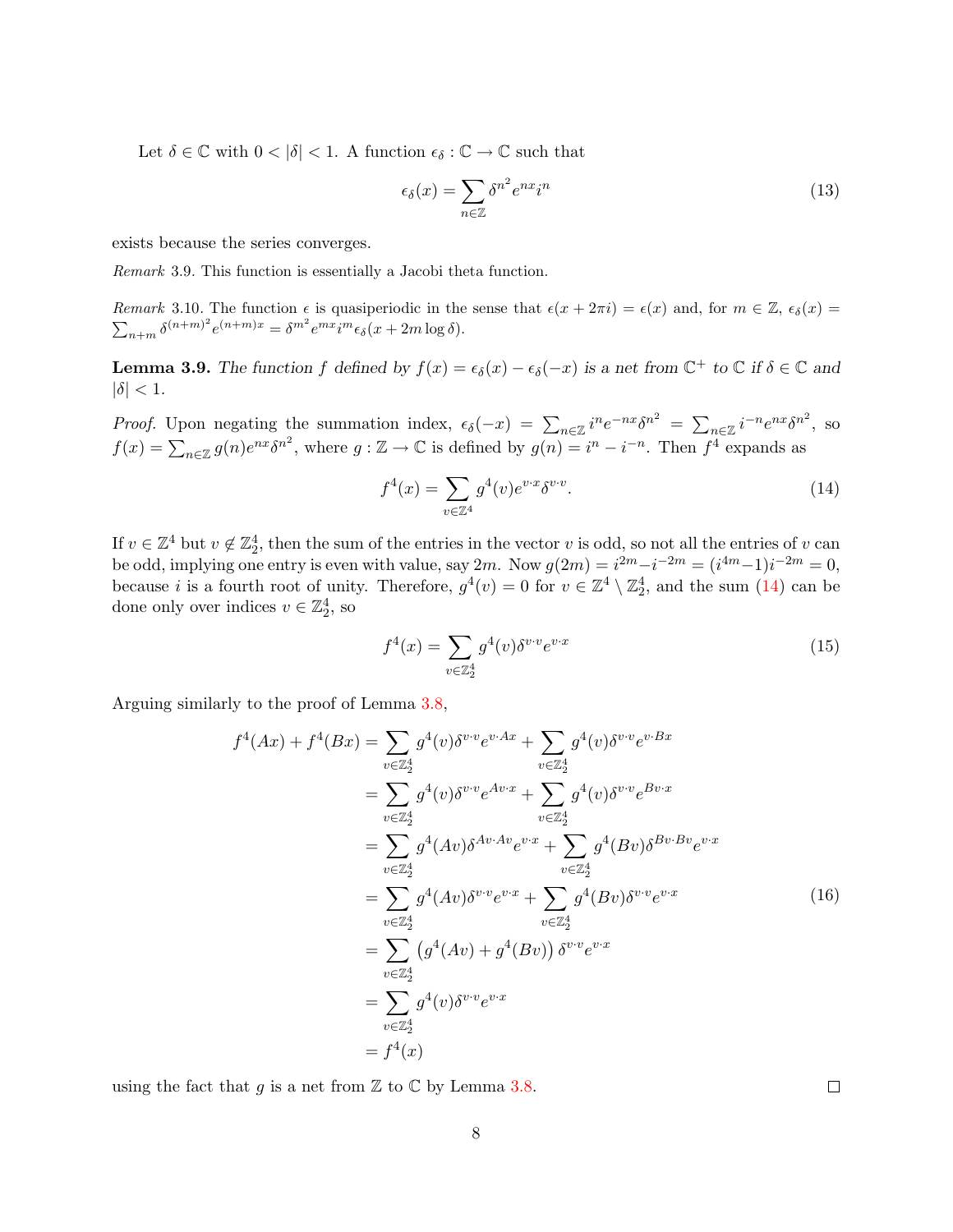Remark 3.11. If  $\delta \in \mathbb{C}$  with  $|\delta| < 1$ , then  $\epsilon_{\delta}$  is a quasiperiodic, as noted above. It follows that  $f(x) = \epsilon_{\delta}(x) \epsilon_{\delta}(-x)$  is also quasiperiodic in exactly the same way:  $f(x+2\pi im) = f(x)$  and  $f(x+2m \log \delta) = f(x)\delta^{m^2}e^{mx}$ . Because  $f(0) = 0$  and f is quasiperiodic, it follows that for all  $m, n \in \mathbb{Z}$ , that  $f(2\pi m + 2n \log \delta) = 0$ . Therefore, f has zeros on the subgroup of  $\mathbb{C}^+$  generated by the elements  $2\pi i$  and  $2\log \delta$ .

Remark 3.12. Taking Jacobi theta function  $f(x) = \epsilon_{\delta}(x) - \epsilon_{\delta}(-x)$ , which is a net from  $\mathbb{C}^+$  to  $\mathbb{C}$ , one can apply the homomorphism  $g : \mathbb{Z}^+ \to \mathbb{C}^+ : n \mapsto n$ , to get that  $f \circ g$ , or effectively just f by restriction, is a net from Z to C. If  $f(\mathbb{Z}) \subseteq \mathbb{Z}$  also happens to hold, then f is a net from Z to Z by subring restriction. Taking a homomorphism  $h : \mathbb{Z} \to \mathbb{Z}/(p)$  for some prime p, then  $h \circ f$  is a net from  $\mathbb{Z}$  to  $\mathbb{Z}/(p)$ , which is a function perhaps more applicable to cryptology.

Remark 3.13. Cryptology seldom deals with infinite series. It may be worthwhile to determine whether Lemma [3.9](#page-7-1) can be generalized to finite sums that yield interesting nets.

#### 3.3 Not So Nice Nets

#### Lemma 3.10. If

- 1. X is 2-torsion-free abelian group,
- 2.  $y \in X$ ,
- 3. R is an integral domain, and
- 4.  $f : \mathbb{Z} \to R$  is a function,
- 5.  $f(x) = 0$  for all  $x \neq \pm y$ , and
- 6.  $f(-y) = -f(y)$ ,

then  $f$  is a net from  $X$  to  $R$ .

*Proof.* Using the notation of the proof of Lemma [3.8,](#page-5-1)  $f^4(x) = 0$  if  $x \notin U_y$ . Therefore, [\(3\)](#page-2-1) holds for  $x \notin Uy$ , because Uy is closed under the action of A and B.

We note that  $f(0) = 0$  because if  $y \neq 0$ , and, if not, by the property of  $f(-y) = -f(y)$  and R being an integral domain. If  $x \in Uy$ , then  $f^4(x) = 0$  unless  $x = (\pm y, \pm y, \pm y, \pm y)$ , in which case  $f^{4}(x) = y^{4}g^{4}(x)$ . In fact,  $f^{4}(x) = y^{4}g^{4}(x)$  for all  $x \in Uy$ . Therefore [\(3\)](#page-2-1) holds since it holds for  $\Box$ g.

# 4 Questions

General questions:

- Can the the properties  $F_4$  be used to reprove more classical results about elliptic curves, such as the elliptic curve group structure?
- Do other groups, such as  $E_8$ , lead to generalized nets with an associated generalization of elliptic curves?

Cryptological questions: